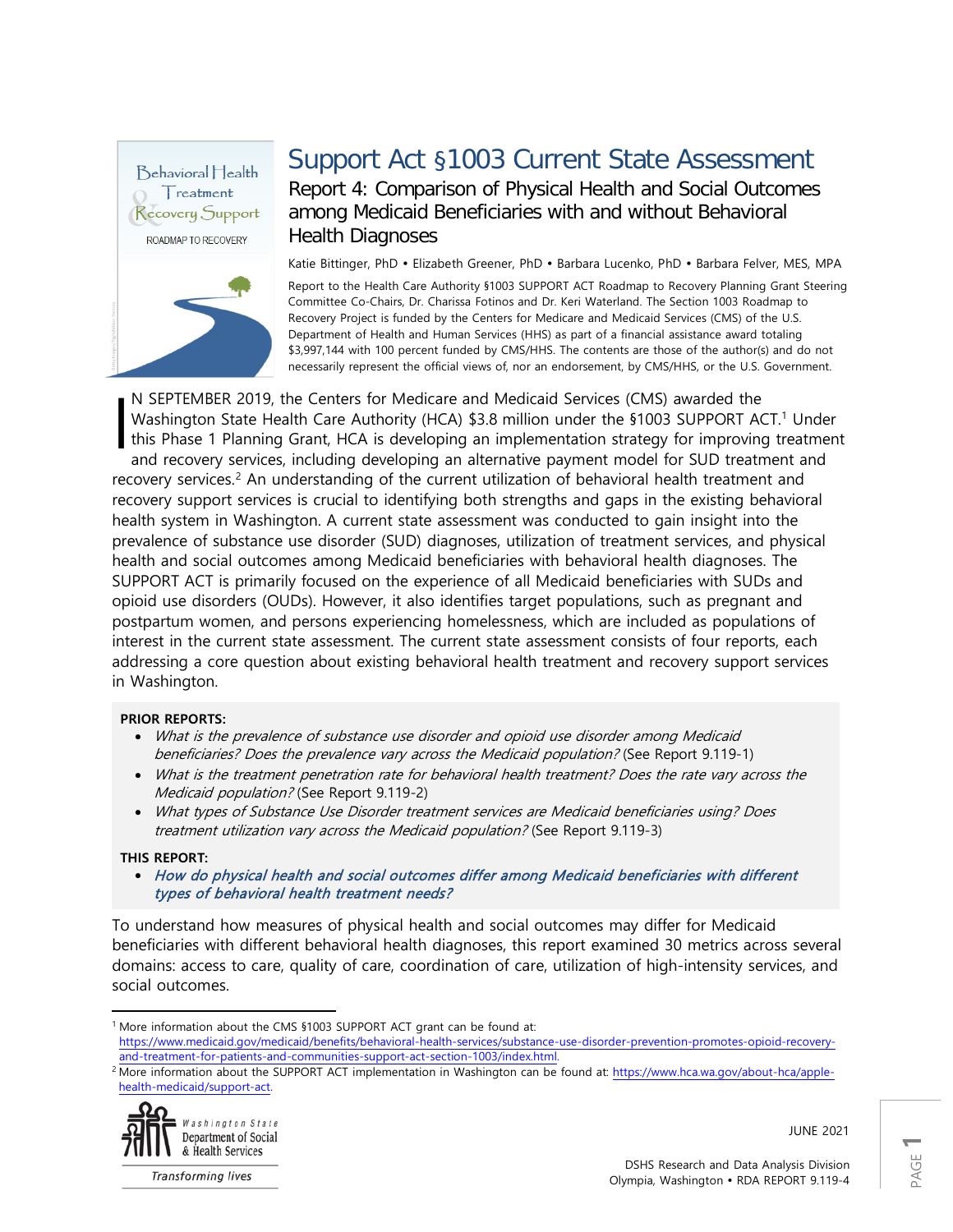Metrics are reported for Medicaid beneficiaries with no behavioral health diagnoses and Medicaid beneficiaries with one of five categories of behavioral health diagnoses (SUD diagnosis, OUD diagnosis, mental health (MH) diagnosis, serious mental illness (SMI) diagnosis, and co-occurring SUD and MH diagnosis [COD]).

These analyses show that Medicaid beneficiaries with SUD or OUD[3](#page-1-0) diagnoses have worse physical health and social outcomes overall. Across measures of physical health and social outcomes, Medicaid beneficiaries with SUD or OUD diagnoses fare worse than those with an MH diagnosis, SMI diagnosis, or no behavioral health diagnoses. In particular, those with a SUD or OUD diagnoses have higher rates of emergency department utilization, and inpatient services utilization. Those with a SUD or OUD diagnosis also have higher rates of unemployment, arrests, and homelessness.

## Data and Methods

To understand how measures of physical health and social outcomes differ for Washington State Medicaid beneficiaries with different behavioral health diagnoses, we conducted retrospective, crosssectional analyses of Washington State administrative data. All data were drawn from the Department of Social and Health Service's Integrated Client Database (ICDB). The ICDB contains data from several state administrative data systems, including the state's ProviderOne data system that contains Medicaid claims and encounter data.[4](#page-1-1)

The population of focus in these analyses was Adult Medicaid beneficiaries (ages 18-64 years old) with behavioral health diagnoses. Medicaid beneficiaries with a non-Medicaid primary health care coverage (also referred to as third-party liability) and those who are dually enrolled in both Medicaid and Medicare were excluded from the analyses, as complete health care information may not be available for those individuals.

To identify whether the Medicaid beneficiaries had any behavioral health diagnoses, we looked for any SUD, OUD, MH, or SMI<sup>[5](#page-1-2)</sup> diagnoses in SFY 2019 or SFY 2018. If a Medicaid beneficiary had both an SUD or OUD and MH or SMI, they were categorized as having a COD. Medicaid beneficiaries were categorized as having no behavioral health diagnoses only if no SUD, OUD, MH, or SMI diagnoses were present in SFY 2019 or SFY 2018. Analyses were further restricted to individuals who met minimum Medicaid enrollment criteria (11 out of 12 months in the measurement year) to meet eligibility requirements for the physical health and social outcome metrics.

Additional details are included in the Technical Notes section at the end of the report.

Table 1 shows the distribution of behavioral health diagnoses among Medicaid beneficiaries who met the inclusion criteria in SFY 2019. Sixty-two percent of eligible Medicaid beneficiaries had no behavioral health diagnoses in the measurement period, 38 percent had at least one behavioral health diagnosis and 9 percent had COD (any MH and SUD diagnosis). COD is also further broken down into subcategories giving more detail of specific combinations types of MH or SUD diagnoses.

 $\overline{\phantom{a}}$ <sup>3</sup> Medicaid beneficiaries with OUD are a subset of Medicaid beneficiaries with SUD.

<span id="page-1-1"></span><span id="page-1-0"></span><sup>4</sup> See, [DSHS Integrated Client Databases,](https://www.dshs.wa.gov/ffa/rda/research-reports/dshs-integrated-client-databases) DSHS Research and Data Analysis Division, Mancuso, March 2020.

<span id="page-1-2"></span><sup>5</sup> Medicaid beneficiaries with SMI are a subset of Medicaid beneficiaries with MH.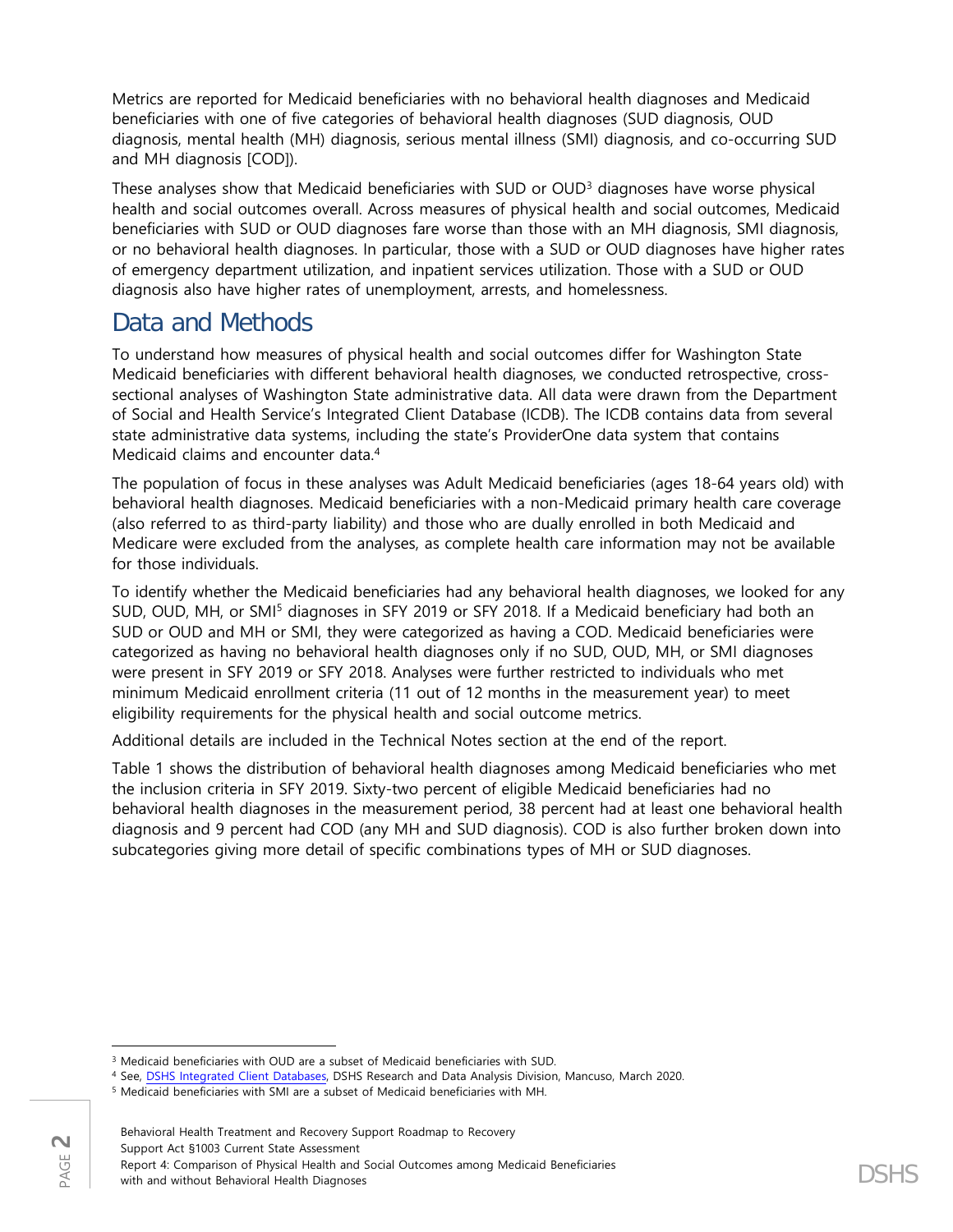#### TABLE 1. Behavioral Health Diagnoses among Medicaid Beneficiaries, SFY 2019

|                                                               | <b>NUMBER</b> | PERCENT |
|---------------------------------------------------------------|---------------|---------|
| Any Behavioral Health Diagnoses                               | 594.917       | 38%     |
| Mental Health Diagnosis                                       | 553,694       | 36%     |
| Serious Mental Illness Diagnosis                              | 311,507       | 20%     |
| Substance Use Disorder Diagnosis                              | 179,581       | 12%     |
| Opioid Use Disorder Diagnosis                                 | 69,182        | 4%      |
| Co-Occurring Mental Health + Substance Use Disorder Diagnosis | 138,358       | 9%      |
| Mental Health + Substance Use Disorder                        | 81,075        | 6%      |
| Mental Health + Opioid Use Disorder                           | 57,283        | 4%      |
| Serious Mental Illness + Substance Use Disorder               | 93,544        | 6%      |
| Serious Mental Illness + Opioid Use Disorder                  | 38,338        | 2%      |
| No Behavioral Health Diagnoses                                | 963.342       | 62%     |
| <b>TOTAL</b>                                                  | 1,558,259     | 100%    |

To understand how measures of physical health and social outcomes differ for Medicaid beneficiaries with different behavioral health diagnoses, we examined 30 metrics across several domains. Metrics examined include nationally stewarded Healthcare Effectiveness Data and Information Set (HEDIS) metrics from the National Committee for Quality Assurance (NCQA). [6](#page-2-0) Selected HEDIS metrics in these analyses measure access to care, quality of care, and coordination of care. Additionally, we examined state-developed metrics of utilization of high intensity services, and social outcomes. The purpose of these analyses is to highlight and describe the variation in social- and health-metric outcomes across Medicaid populations with different behavioral health diagnoses. It is important to note that while these analyses describe outcomes, they are not sufficient to indicate whether having a behavioral health diagnosis *caused* the outcomes on the metrics.

## Comparison of Physical and Social Outcomes among Medicaid Beneficiaries with Behavioral Health Diagnoses

The rates reported in Table 2 are the percentage of individuals in that population (column) who met the criteria for that metric. Rates are reported for each of the six behavioral health categories: SUD, OUD, MH, SMI, COD[7](#page-2-1), and no behavioral health diagnoses. For example, the numbers reported in the "Access to Ambulatory and Preventive Care" row represent the percentage of persons who received ambulatory or preventive care service in that year. Of the Medicaid beneficiaries without a behavioral health diagnosis, 64 percent received a qualifying service. Of those with a diagnosis of SUD, 86 percent received a qualifying service.

When a higher rate for a specific metric would be indicative of a more favorable outcome, metrics are denoted with a **↑** (up arrow). Metrics where a lower rate is indicative of a more favorable outcome are marked by a **↓** (down arrow). Additional information about the measures used in these analyses is available in the Technical Notes section at the end of this report.

With the exception of access to care measures, Medicaid beneficiaries with behavioral health diagnoses tended to fare worse than Medicaid beneficiaries who did not have behavioral health diagnoses across all metrics examined. Medicaid beneficiaries with behavioral health diagnoses, individuals with SUD diagnoses, and particularly those with OUD diagnoses or co-occurring SUD and MH diagnoses, had substantially worse outcomes than those with MH or SMI diagnoses across measures of quality of care, care coordination, utilization of high intensity services, and social outcomes.

<span id="page-2-0"></span> $\overline{\phantom{a}}$ <sup>6</sup>Se[e https://www.ncqa.org/hedis/](https://www.ncqa.org/hedis/) for more information.

<span id="page-2-1"></span><sup>&</sup>lt;sup>7</sup> Appendix Table 1 reports rates for each of the more detailed breakouts of COD shown in Table 1.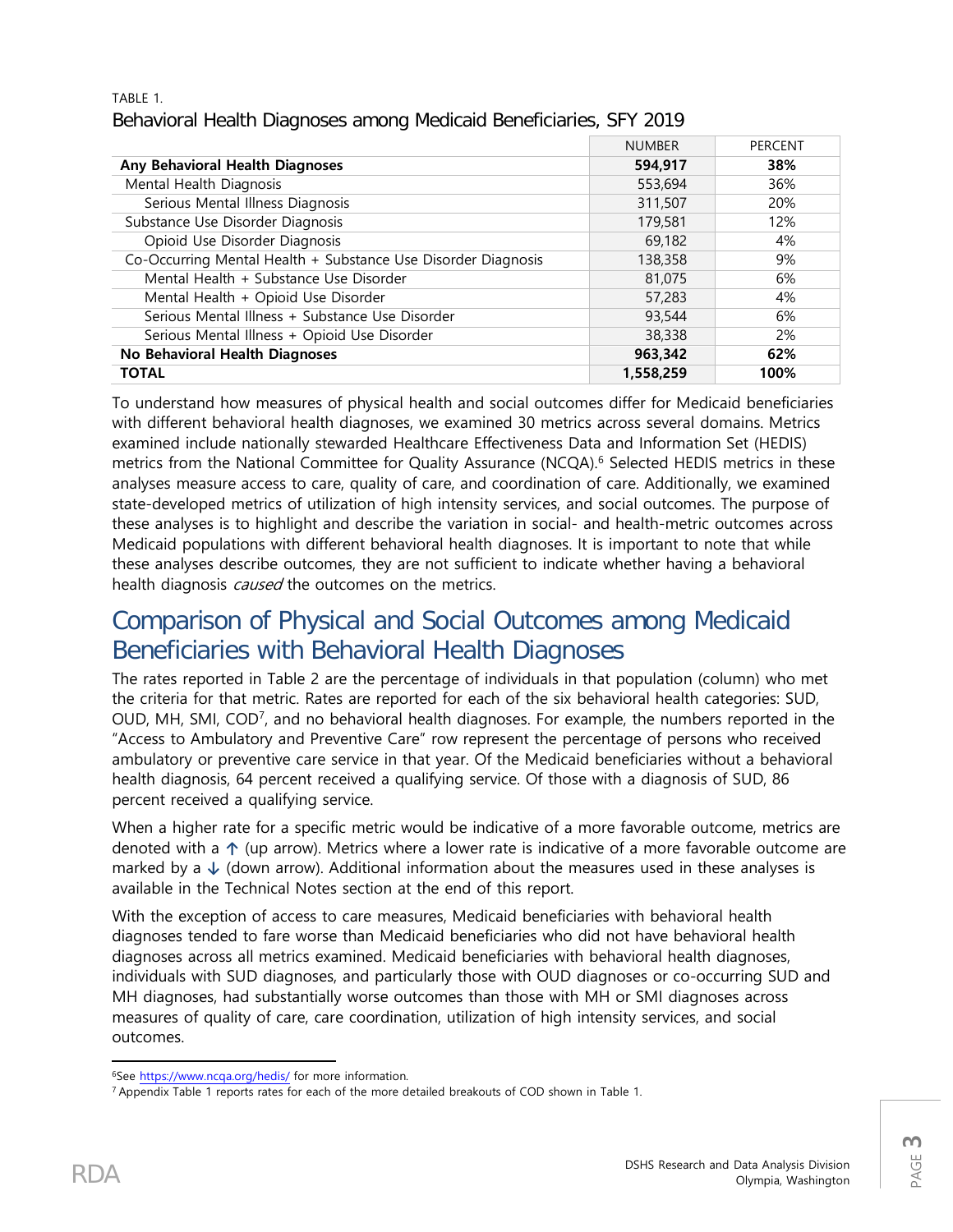#### TABLE 2.

Physical and Social Outcomes in SFY 2019 among Medicaid Beneficiaries with and without Behavioral Health Diagnoses

| Medicaid Beneficiaries without any Behavioral Health Diagnoses   Medicaid Beneficiaries with a diagnosis of |                                                                                                       |         |        |     |            |     |     |            |
|-------------------------------------------------------------------------------------------------------------|-------------------------------------------------------------------------------------------------------|---------|--------|-----|------------|-----|-----|------------|
|                                                                                                             |                                                                                                       |         | Any BH | SUD | <b>OUD</b> | MH  | SMI | <b>COD</b> |
| <b>ACCESS</b>                                                                                               | Access to Ambulatory and Preventive Care $(\uparrow)$                                                 | 64%     | 89%    | 86% | 87%        | 91% | 93% | 90%        |
|                                                                                                             | Breast Cancer Screening (个)                                                                           | 44%     | 55%    | 46% | 43%        | 55% | 54% | 47%        |
|                                                                                                             | Cervical Cancer Screening (1)                                                                         | 47%     | 53%    | 48% | 43%        | 54% | 54% | 50%        |
|                                                                                                             | Chlamydia Screening (个)                                                                               | 53%     | 56%    | 62% | 60%        | 56% | 57% | 63%        |
|                                                                                                             | Colorectal Cancer Screening (1)                                                                       | 33%     | 48%    | 44% | 45%        | 49% | 50% | 47%        |
|                                                                                                             | Antidepressant Medication Management (Acute) (1)                                                      | $N/A^*$ | 54%    | 51% | 52%        | 54% | 55% | 51%        |
|                                                                                                             | Antidepressant Medication Management<br>(Continuation) (个)                                            | $N/A^*$ | 38%    | 37% | 36%        | 38% | 39% | 37%        |
|                                                                                                             | Asthma Medication Ratio (1)                                                                           | 47%     | 48%    | 38% | 34%        | 48% | 49% | 39%        |
|                                                                                                             | Comprehensive Diabetes Care - Eye Exam $(\uparrow)$                                                   | 44%     | 46%    | 38% | 37%        | 47% | 47% | 39%        |
|                                                                                                             | Comprehensive Diabetes Care - HbA1C Testing (1)                                                       | 83%     | 83%    | 76% | 74%        | 83% | 83% | 76%        |
| QUALITY                                                                                                     | Comprehensive Diabetes Care - Nephropathy<br>Screening $($ <sup><math>\uparrow</math></sup> )         | 82%     | 86%    | 85% | 86%        | 86% | 86% | 85%        |
|                                                                                                             | Plan All Cause Readmissions $(\downarrow)$                                                            | 7%      | 14%    | 16% | 18%        | 14% | 15% | 16%        |
|                                                                                                             | Psychiatric Inpatient Readmissions $(\downarrow)$                                                     | $N/A^*$ | 13%    | 14% | 16%        | 13% | 14% | 14%        |
|                                                                                                             | Adherence to Antipsychotics for Persons with<br>Schizophrenia (个)                                     | $N/A^*$ | 64%    | 54% | 50%        | 64% | 64% | 54%        |
|                                                                                                             | Received Statin Therapy (1)                                                                           | 38%     | 47%    | 43% | 41%        | 49% | 49% | 44%        |
|                                                                                                             | Statin Therapy Adherence - 80% ( $\uparrow$ )                                                         | 38%     | 47%    | 43% | 41%        | 49% | 49% | 44%        |
| COORDINATION                                                                                                | Diabetes Screening for People with Schizophrenia or<br>Bipolar Disorder (1)                           | $N/A^*$ | 80%    | 83% | 86%        | 80% | 80% | 83%        |
|                                                                                                             | Follow-Up After ED Visit for Alcohol or Other Drug<br>Dependence (AOD) – Within 7 Days ( $\uparrow$ ) | $N/A^*$ | 18%    | 18% | 29%        | 19% | 21% | 19%        |
|                                                                                                             | Follow-Up After ED Visit for AOD - Within 30 Days<br>(1)                                              | $N/A^*$ | 29%    | 29% | 43%        | 30% | 32% | 30%        |
|                                                                                                             | Follow-Up After Hospitalization for Mental Illness -<br>Within 7 Days $($ <sup>1</sup> )              | $N/A^*$ | 53%    | 51% | 45%        | 53% | 54% | 51%        |
|                                                                                                             | Follow-Up After Hospitalization for Mental Illness -<br>Within 30 Days $($ <sup>*</sup> )             | $N/A^*$ | 72%    | 70% | 62%        | 72% | 73% | 70%        |
|                                                                                                             | Follow-Up After ED Visit for Mental Illness - Within<br>7 Days $($ <sup>1</sup> $)$                   | $N/A^*$ | 54%    | 53% | 51%        | 54% | 58% | 53%        |
|                                                                                                             | Follow-Up After ED Visit for Mental Illness - Within<br>30 Days (个)                                   | $N/A^*$ | 66%    | 64% | 64%        | 66% | 71% | 64%        |
| <b>UTILIZATION</b>                                                                                          | High Emergency Department Utilization (3+ visits in<br>year) $(\downarrow)$                           | 3%      | 14%    | 22% | 23%        | 15% | 17% | 25%        |
|                                                                                                             | Inpatient Utilization (any visits within year) $(\downarrow)$                                         | 4%      | 13%    | 20% | 22%        | 13% | 15% | 21%        |
|                                                                                                             | Home and Community Based Services Utilization                                                         |         |        |     |            |     |     |            |
|                                                                                                             | (any visits within year) $($ <sup><math>\uparrow</math></sup> )                                       | 1%      | 3%     | 3%  | 4%         | 4%  | 5%  | 4%         |
| OUTCOME<br>SOCIAL                                                                                           | Homeless $(\downarrow)$                                                                               | 3%      | 8%     | 16% | 20%        | 8%  | 16% | 16%        |
|                                                                                                             | Unstably Housed $(\downarrow)$                                                                        | 7%      | 18%    | 32% | 37%        | 17% | 32% | 32%        |
|                                                                                                             | Employed $($ <sup><math>\uparrow</math></sup> )                                                       | 49%     | 44%    | 40% | 35%        | 44% | 40% | 39%        |
|                                                                                                             | Arrested $(\downarrow)$                                                                               | 3%      | 10%    | 21% | 26%        | 9%  | 21% | 21%        |

\*Requires a behavioral health diagnosis to be included in the measure.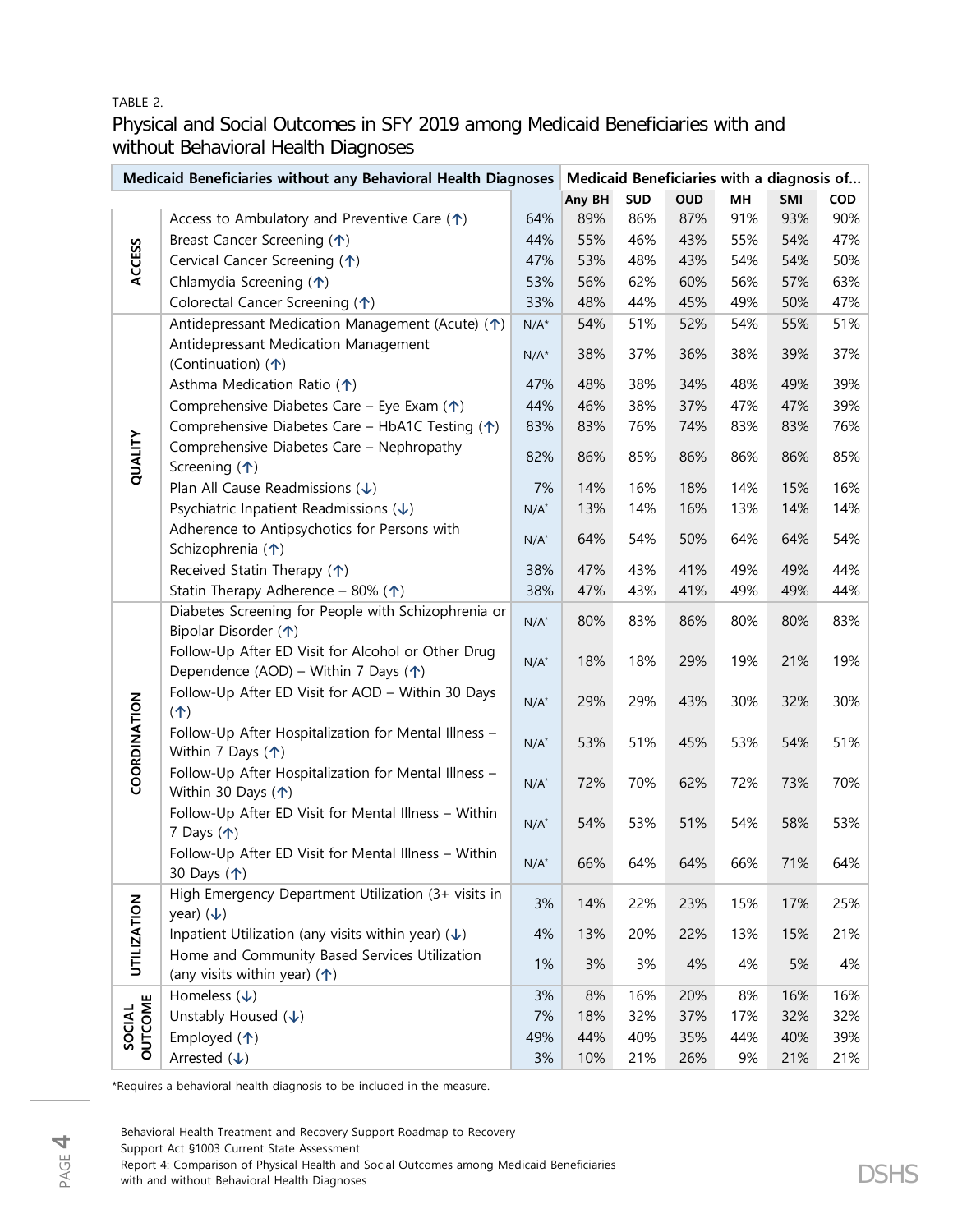**Access to Care.** Medicaid beneficiaries with behavioral health diagnoses had higher rates of service utilization associated with access to care when compared to Medicaid beneficiaries with no behavioral health diagnoses. For example, for Access to Ambulatory and Preventive Care, which measures use of primary care-type services, 64 percent of Medicaid beneficiaries with no behavioral health diagnoses accessed ambulatory/preventive care. However, 86 percent of Medicaid beneficiaries with a SUD diagnosis and 93 percent of Medicaid beneficiaries with an SMI diagnosis accessed ambulatory/preventive care. Medicaid beneficiaries with COD had similar or higher measures of access to care compared to those with no behavioral health diagnoses (Table 2).

**Quality of Care.** Measures of quality of care varied by behavioral health diagnosis category. For some metrics, there were minor differences between behavioral health diagnoses (Antidepressant Medicaid Management, Nephropathy Screening, and Psychiatric Inpatient Readmissions). For other metrics, Medicaid beneficiaries with SUD, OUD, or co-occurring diagnoses fared worse than those with no behavioral health diagnoses, but those with MH or SMI diagnoses fared better (Asthma Medication Ratio, Eye Exam, HbA1C Testing). For two metrics, Statin Therapy and Statin Therapy Adherence, Medicaid beneficiaries with behavioral health diagnoses had higher rates than those with no behavioral health diagnoses. However, one measure showed substantially worse outcomes for Medicaid beneficiaries with behavioral health diagnoses (Plan All Cause Readmissions). Individuals with no behavioral health diagnoses had a 7 percent rate of readmission. Those with behavioral health diagnoses had a readmission rate between 14 and 18 percent (Table 2).

**Coordination of Care.** Follow-up after an emergency department visit for SUD at 7 and 30 days was higher for Medicaid beneficiaries with an OUD diagnosis than for those with an SUD diagnosis (29 and 43 percent compared to 18 and 29 percent). Conversely, follow-up after hospitalization for mental illness was lower for individuals with an OUD diagnosis compared to all other behavioral health diagnoses. Follow-up after an emergency department visit for mental illness at 7 and 30 days was highest for those was a serious mental illness diagnosis. Diabetes screening for people with schizophrenia was slightly higher for Medicaid beneficiaries with an SUD, OUD, or COD compared to MH or SMI diagnoses (Table 2).

**Utilization of High Intensity Services.** Across all three types of services, Medicaid beneficiaries with behavioral health diagnoses had higher rates of utilization compared to Medicaid beneficiaries with no behavioral health diagnoses. The rate of high emergency department utilization (defined as three or more emergency department visits in a year) was at 3 percent for Medicaid beneficiaries with no behavioral health diagnoses and 14 percent or more for those with a behavioral health diagnosis. Twenty-five percent of individuals with COD were high ED utilizers. Inpatient utilization was 4 percent for those with no behavioral health diagnoses and 13-22 percent for those with behavioral health diagnoses. Use of home and community based services (HCBS) followed the same pattern as the other services examined, however utilization rates were much lower across all populations. One percent of Medicaid beneficiaries with no behavioral health diagnosis used HCBS compared to 3-5 percent of those with behavioral health diagnoses.

**Social Outcomes.** For all social outcomes reported, Medicaid beneficiaries with behavioral health diagnoses fared substantially worse than Medicaid beneficiaries with no behavioral health diagnoses. Those with OUD diagnoses fared worst of all; 20 percent were homeless, 37 percent were unstably housed, 35 percent were employed (second lowest Employment rate compared, MH was lower at 4%), and 26 percent had been arrested in the past year.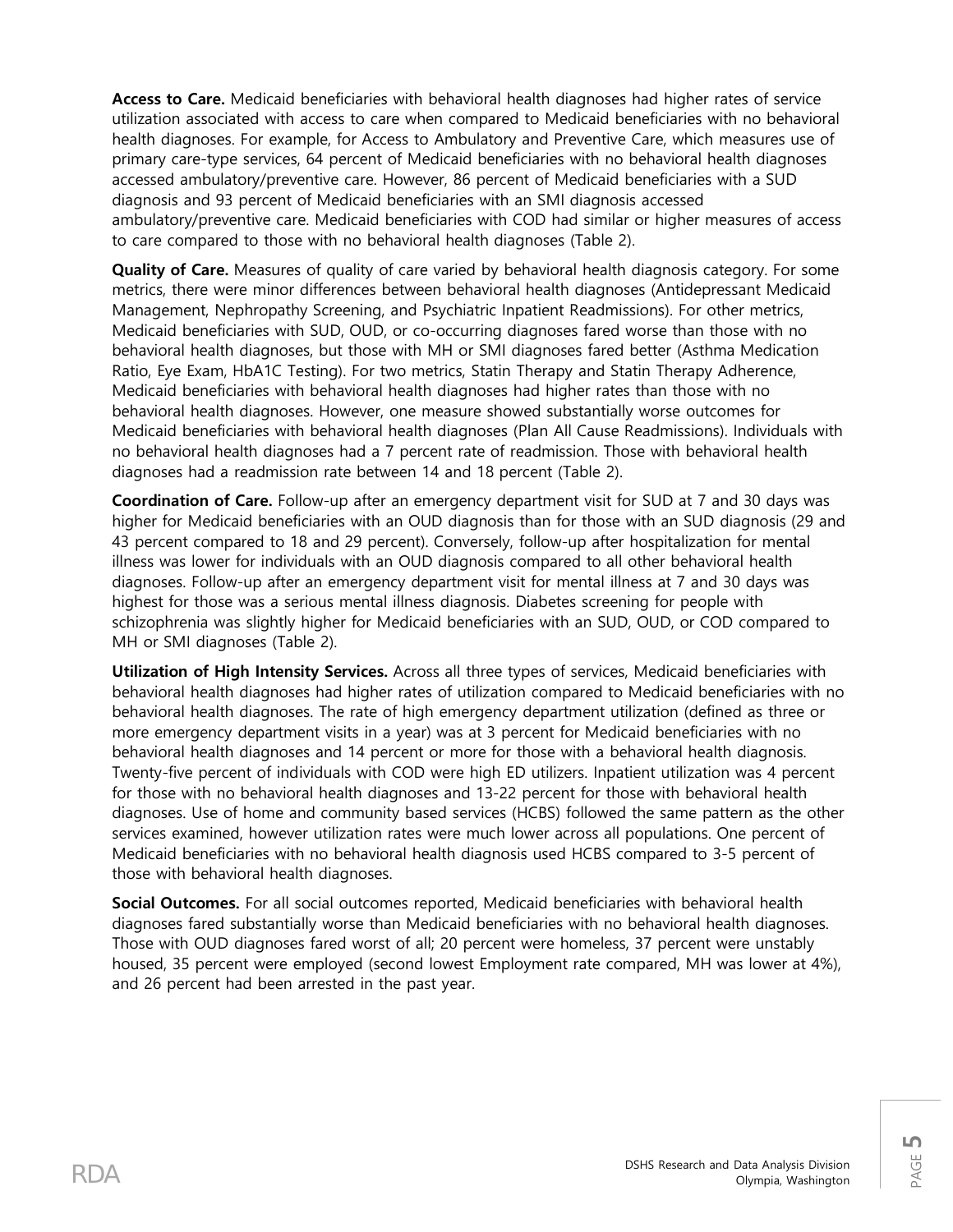# **Summary**

Overall, these descriptive analyses highlight variation in social and health outcomes among Medicaid beneficiaries. Across measures of physical health and social outcomes, Medicaid beneficiaries with SUD or OUD diagnoses fare worse compared to those with a mental health diagnosis, serious mental illness diagnosis, or no behavioral health diagnoses. In particular, those with SUD or OUD diagnoses have higher rates of emergency department utilization, and inpatient services utilization. Rates of unemployment, arrest, and homelessness are much higher for individuals with SUD or OUD compared to those with MH diagnosis (MH (4% employed) vs SUD or OUD (40 and 35% employed, respectively). It is important to note that these while these analyses describe outcomes, they are not sufficient to indicate whether having a behavioral health diagnosis causes the outcomes on the metrics. Additional research is needed to determine if these outcomes are significantly different across behavioral health diagnoses or to determine if having a behavioral health diagnosis directly causes poorer outcomes on the selected metrics.

This report also does not include Medicaid beneficiaries who are dually eligible for Medicare, or Medicaid beneficiaries who did not meet the minimum eligibility requirements. These populations may have different results on these measures of social and health outcomes.

The goal of the §1003 SUPPORT ACT is to develop a policy framework to guide the advancement of statewide, whole-person, integrated SUD/OUD treatment and recovery support services. Understanding the disparate physical health and social outcomes among those with behavioral health diagnoses is critical to identifying opportunities for improvement.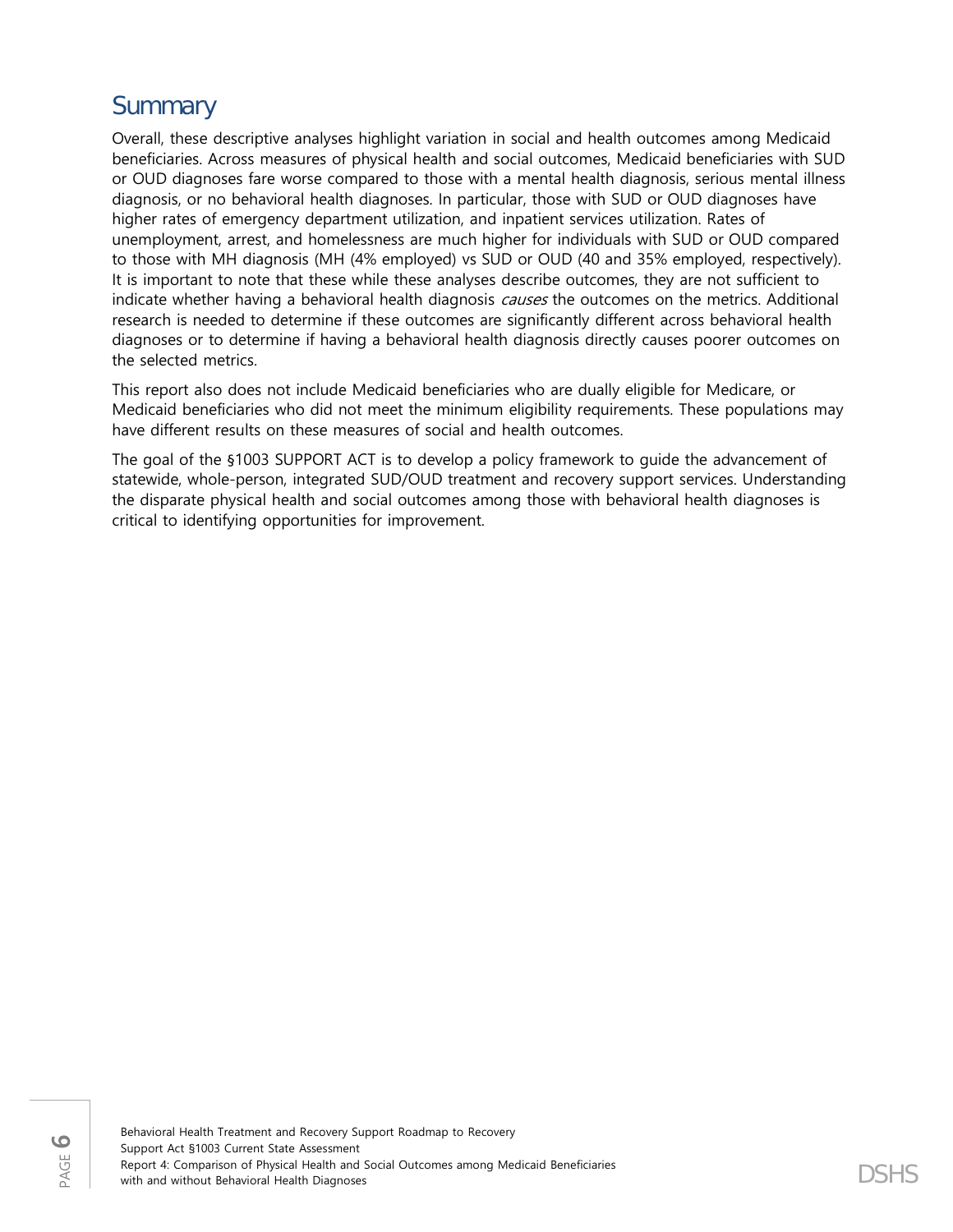### APPENDIX

TABLE A1.

Physical and Social Outcomes in SFY 2019 among Medicaid Beneficiaries with Co-Occurring Behavioral Health Diagnoses

| <b>Medicaid Beneficiaries with Co-Occurring</b> |                                                                                                       | Medicaid Beneficiaries with diagnosis of |     |                                       |     |     |  |  |
|-------------------------------------------------|-------------------------------------------------------------------------------------------------------|------------------------------------------|-----|---------------------------------------|-----|-----|--|--|
|                                                 | <b>Behavioral Health Diagnoses</b>                                                                    |                                          |     |                                       |     |     |  |  |
|                                                 |                                                                                                       |                                          |     | MH + SUD MH + OUD SMI + SUD SMI + OUD |     |     |  |  |
| <b>ACCESS</b>                                   | Access to Ambulatory and Preventive Care $(\uparrow)$                                                 | 90%                                      | 89% | 91%                                   | 92% | 93% |  |  |
|                                                 | Breast Cancer Screening (1)                                                                           | 47%                                      | 50% | 44%                                   | 48% | 46% |  |  |
|                                                 | Cervical Cancer Screening (个)                                                                         | 50%                                      | 54% | 45%                                   | 51% | 47% |  |  |
|                                                 | Chlamydia Screening (1)                                                                               | 63%                                      | 63% | 61%                                   | 64% | 62% |  |  |
|                                                 | Colorectal Cancer Screening (1)                                                                       | 47%                                      | 47% | 47%                                   | 48% | 49% |  |  |
|                                                 | Antidepressant Medication Management (Acute) (1)                                                      | 51%                                      | 51% | 52%                                   | 53% | 53% |  |  |
|                                                 | Antidepressant Medication Management<br>(Continuation) (个)                                            | 37%                                      | 37% | 36%                                   | 38% | 38% |  |  |
|                                                 | Asthma Medication Ratio $($ <sup><math>\uparrow</math></sup> )                                        | 39%                                      | 41% | 35%                                   | 41% | 37% |  |  |
|                                                 | Comprehensive Diabetes Care - Eye Exam $(\uparrow)$                                                   | 39%                                      | 40% | 38%                                   | 40% | 38% |  |  |
|                                                 | Comprehensive Diabetes Care - HbA1C Testing $(\uparrow)$                                              | 76%                                      | 78% | 75%                                   | 78% | 76% |  |  |
| QUALITY                                         | Comprehensive Diabetes Care - Nephropathy<br>Screening $($ <sup><math>\uparrow</math></sup> )         | 85%                                      | 85% | 86%                                   | 85% | 86% |  |  |
|                                                 | Plan All Cause Readmissions $(\downarrow)$                                                            | 16%                                      | 14% | 18%                                   | 17% | 18% |  |  |
|                                                 | Psychiatric Inpatient Readmissions $(\downarrow)$                                                     | 14%                                      | 12% | 16%                                   | 14% | 16% |  |  |
|                                                 | Adherence to Antipsychotics for Persons with                                                          | 54%                                      | 56% | 50%                                   | 54% | 50% |  |  |
|                                                 | Schizophrenia (个)                                                                                     |                                          |     |                                       |     |     |  |  |
|                                                 | Received Statin Therapy $($ <sup><math>\uparrow</math></sup> )                                        | 44%                                      | 47% | 43%                                   | 46% | 44% |  |  |
|                                                 | Statin Therapy Adherence - 80% ( $\uparrow$ )                                                         | 44%                                      | 47% | 43%                                   | 46% | 44% |  |  |
| COORDINATION                                    | Diabetes Screening for People with Schizophrenia<br>or Bipolar Disorder (个)                           | 83%                                      | 82% | 86%                                   | 83% | 86% |  |  |
|                                                 | Follow-Up After ED Visit for Alcohol or Other Drug<br>Dependence (AOD) – Within 7 Days ( $\uparrow$ ) | 19%                                      | 9%  | 29%                                   | 21% | 30% |  |  |
|                                                 | Follow-Up After ED Visit for AOD - Within 30 Days<br>(1)                                              | 30%                                      | 17% | 43%                                   | 32% | 44% |  |  |
|                                                 | Follow-Up After Hospitalization for Mental Illness -<br>Within 7 Days $($ <sup>1</sup> )              | 51%                                      | 55% | 46%                                   | 52% | 46% |  |  |
|                                                 | Follow-Up After Hospitalization for Mental Illness -<br>Within 30 Days $($ <sup>1</sup> )             | 70%                                      | 76% | 62%                                   | 72% | 63% |  |  |
|                                                 | Follow-Up After ED Visit for Mental Illness - Within<br>7 Days $($ <sup>1</sup> $)$                   | 53%                                      | 54% | 51%                                   | 56% | 53% |  |  |
|                                                 | Follow-Up After ED Visit for Mental Illness - Within<br>30 Days $($ <sup>1</sup> $)$                  | 64%                                      | 65% | 64%                                   | 68% | 68% |  |  |
| <b>UTILIZATION</b>                              | High Emergency Department Utilization (3+ visits in<br>year) $(\downarrow)$                           | 25%                                      | 23% | 26%                                   | 27% | 30% |  |  |
|                                                 | Inpatient Utilization (any visits within year) $(\downarrow)$                                         | 22%                                      | 21% | 24%                                   | 24% | 27% |  |  |
|                                                 | Home and Community Based Services Utilization                                                         | 4%                                       | 4%  | 4%                                    | 5%  | 5%  |  |  |
|                                                 | (any visits within year) $($ <sup><math>\uparrow</math></sup> )                                       |                                          |     |                                       |     |     |  |  |
| SOCIAL<br>OUTCOME                               | Homeless $(\downarrow)$                                                                               | 16%                                      | 14% | 19%                                   | 18% | 20% |  |  |
|                                                 | Unstably Housed $(\downarrow)$                                                                        | 32%                                      | 29% | 37%                                   | 35% | 39% |  |  |
|                                                 | Employed $($ 1)                                                                                       | 39%                                      | 42% | 35%                                   | 38% | 34% |  |  |
|                                                 | Arrested $(\downarrow)$                                                                               | 21%                                      | 17% | 26%                                   | 21% | 25% |  |  |